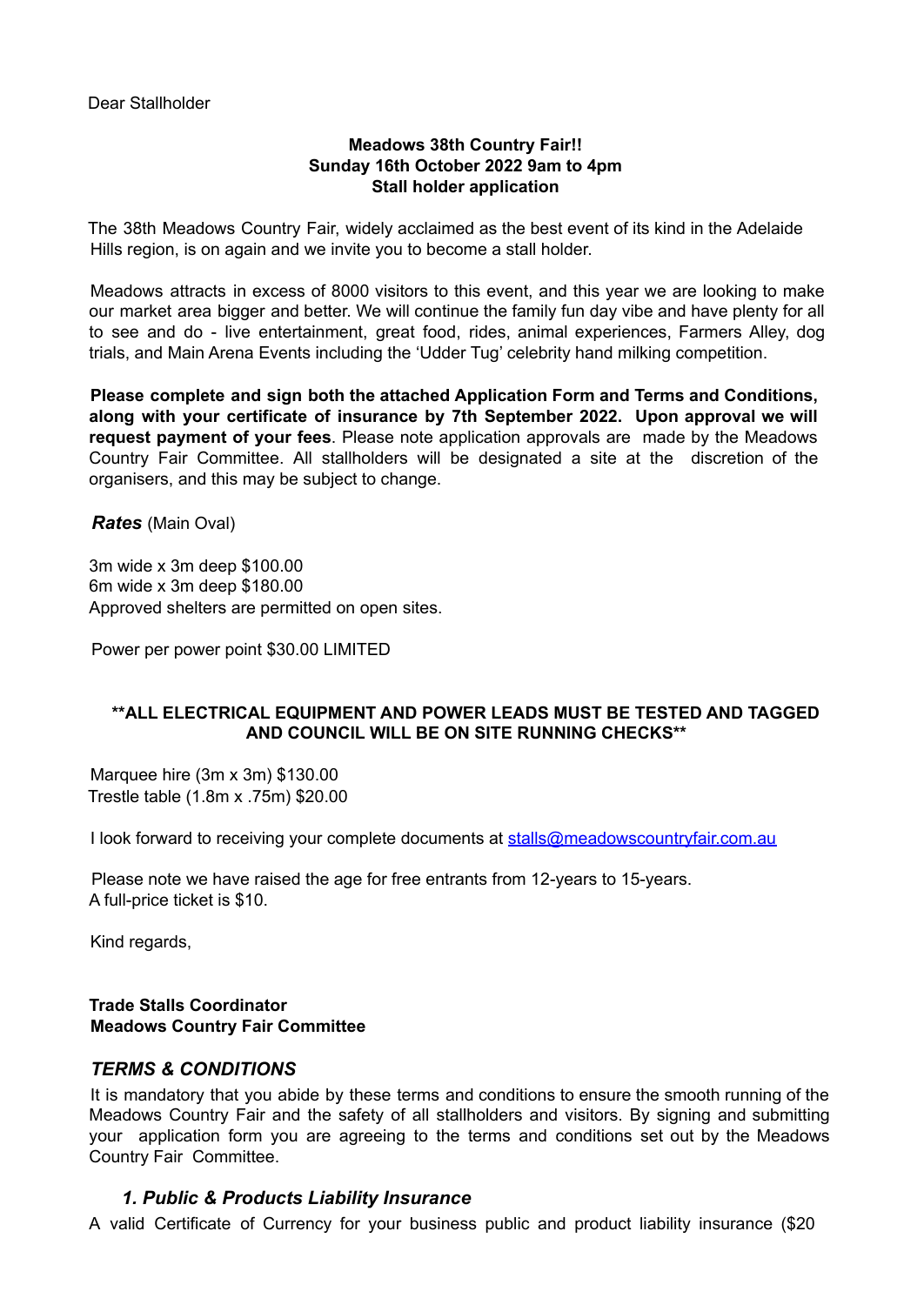million minimum) must be attached and returned with this application form. This covers any occurrence attributable to your activities or the activities of any person for whom you are directly responsible at Meadows Country Fair on Sunday 16 October 2022.

All items to be sold and displayed must be safe to use, try, or purchase. All stalls hold the Meadows Country Fair and its associated entities and persons innocent from any liability, risk, harm, or damage which comes from, or is associated with, anything the stall sells, distributes, has on display, or actively promotes. Please refer to the ACCC product safety guide at https://www.accc.gov.au/business/treating-customers-fairly/product-safety

## *2. Payment*

Once your application is accepted you will be sent an acceptance letter with payment details. All stallholder fees must be paid in full no later than 7 days from acceptance. You will not participate in the fair unless full payment has been made.

**A refund of any site fees after 1st October 2022 will be at the discretion of the Meadows Country Fair Committee. No refunds will be issued if cancellation occurs within 10 days of** the event. If the event date is postponed due to COVID then fees will be kept, and the event **will be rescheduled. If the event is completely canceled, then fees will be refunded.**

## *3. Move in / move out times*

Set up time is from 6.30-8.30am on Sunday 16 October 2022. ALL Vehicles must be removed from the oval by **8.15am** unless otherwise approved by the Meadows Country Fair Committee. Sites are **NOT** to be dismantled before close of business at 4pm.

### **NO VEHICLES ARE PERMITTED TO MOVE AROUND THE OVAL GROUNDS OR ON THE OVAL UNTIL AFTER 4.30PM**

**VEHICLES MUST HAVE A SPOTTER WALKING IN FRONT AND MUST MOVE AT A SPEED OF 10km per hour.** More details will be provided with your site details by email in early October.

## *4. Allocated Sites*

All marquees, umbrellas etc. must be in good repair and secured to prevent danger to others. Marquees may be secured with pegs. If weights are used, they must weigh a minimum of 15kg per leg and be safely secured to the marquee.

All goods, shelters, racks, trestles and signs must be kept within your stall boundary and all goods and boxes must be placed under tables so not to cause a trip hazard. Waste disposal is the responsibility of the stall holder. Please ensure you take all your rubbish with you when you pack down your site.

All items you wish to sell are to be listed on your application form. Failure to do this will **result in the committee asking you to pack unlisted items away.**

The sale of raffle tickets is not permitted unless prior consent from the Meadows Country Fair Committee. You must supply hand sanitiser for the use of customers and your stall must be COVID-safe.

## *5. Exhibitor passes*

Two complimentary Exhibitor Passes will be issued with all fully paid applications paid in full by 17 September 2022. Stallholders who pay after 17 September 2022 will be required to pay the entry fee of \$10 per person at the gate on the day of the Fair.

Passes will not be reissued and failure to produce your pass on the day will result in the payment of the \$10 fee per person.

## **6.** *Approval Process*

## **Refusal of site**

Please note submission of an application form does not guarantee inclusion in the Meadows Country Fair. We reserve the right to refuse a site without disclosure if it is deemed that your stall site or business is unsafe or does not fit with our ethos, objectives or goals.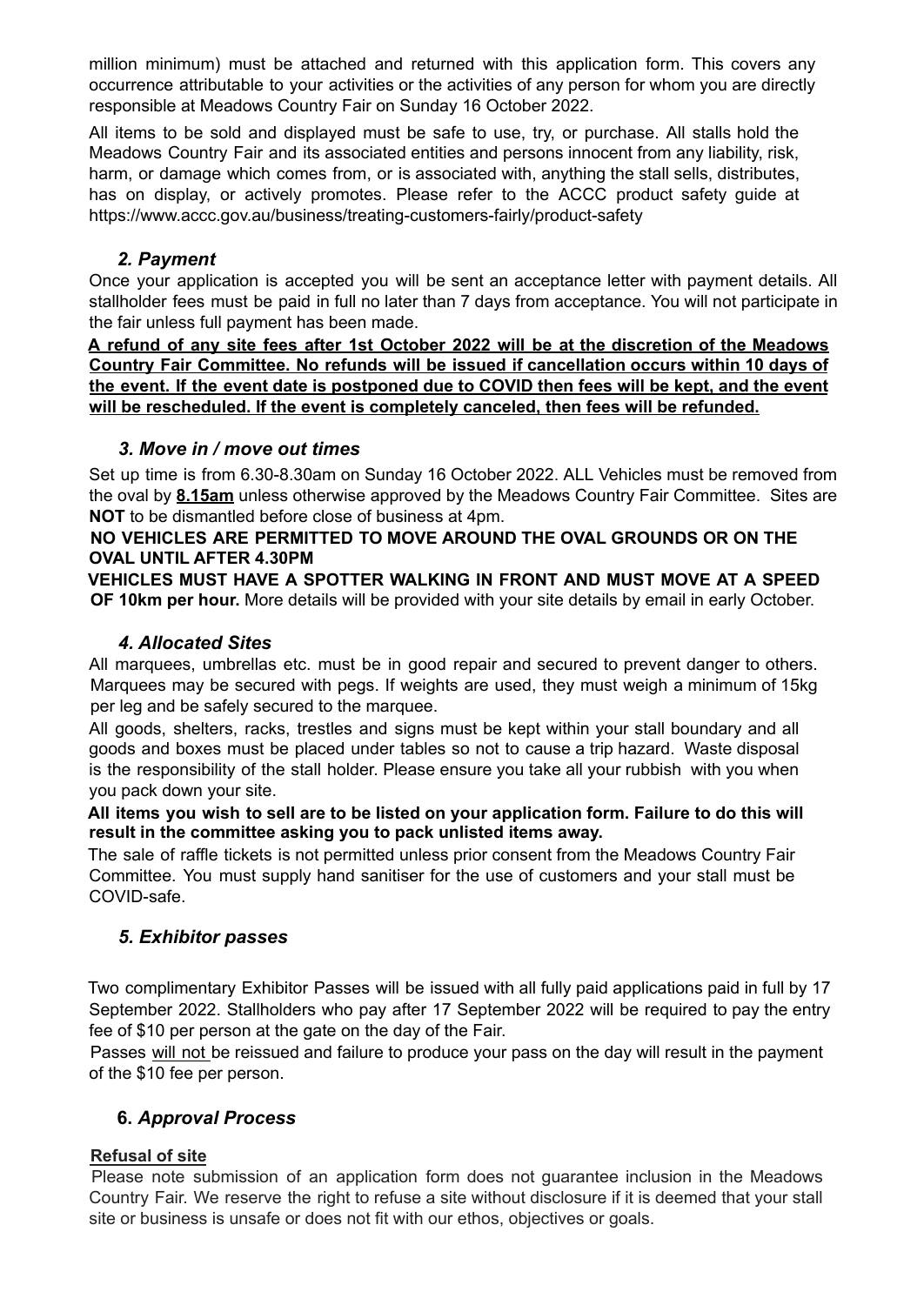I have read and agree to the terms and conditions set out above 

# **TRADE STALL Application Form**

**Meadows Sport and Recreation Ground Sunday 16 October 2022** 9am to 4pm

# **Contact Details**

| .Bu          |
|--------------|
|              |
|              |
|              |
|              |
| Social media |
| Website      |
| Facebook     |
|              |
| Instagram    |
|              |

# **Your stall**

Detailed description of ALL items for sale (please provide photographs)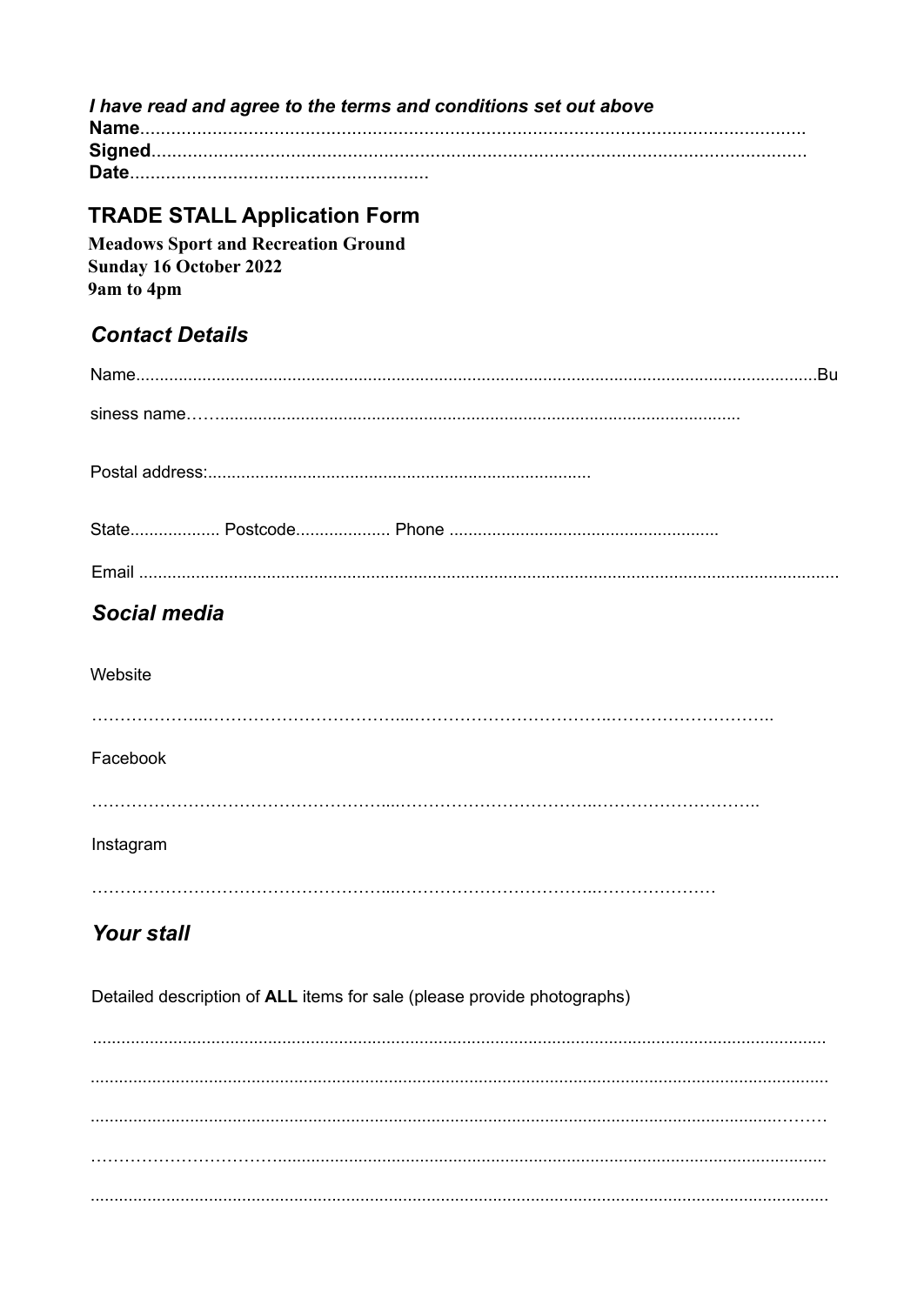Are you interested in being a part of the Daisy Trail (similar to the Yellow Brick Road at the Royal Adelaide Show)?



Will you erect a marquee or temporary structure?

 $_{\mathsf{No}}\Box_{\mathsf{Yes}}\Box$ 

|                     | <b>Number</b> |                                         | Cost                  | <b>Total</b> |
|---------------------|---------------|-----------------------------------------|-----------------------|--------------|
| <b>Site Size</b>    |               | 3m wide x 3m deep                       | \$100.00              |              |
|                     |               | 6m wide x 3m deep                       | \$180.00              |              |
|                     |               | Additional m wide or deep               | \$40.00/m             |              |
| <b>POWER</b>        |               | Please list power<br>requirements below | \$30.00 per<br>outlet |              |
| <b>Marquee hire</b> |               | 3m wide x 3m deep                       | \$130.00              |              |
| <b>Trestles</b>     |               |                                         | \$20.00/trestle       |              |

| <b>Extra</b><br><b>Exhibitor</b><br><b>Pass</b> | \$10.00 each |    |
|-------------------------------------------------|--------------|----|
| Total:                                          |              | ъD |

2 x Complimentary Exhibitor passes will be issued if payment is made by 17 September 2022 (see terms and conditions)